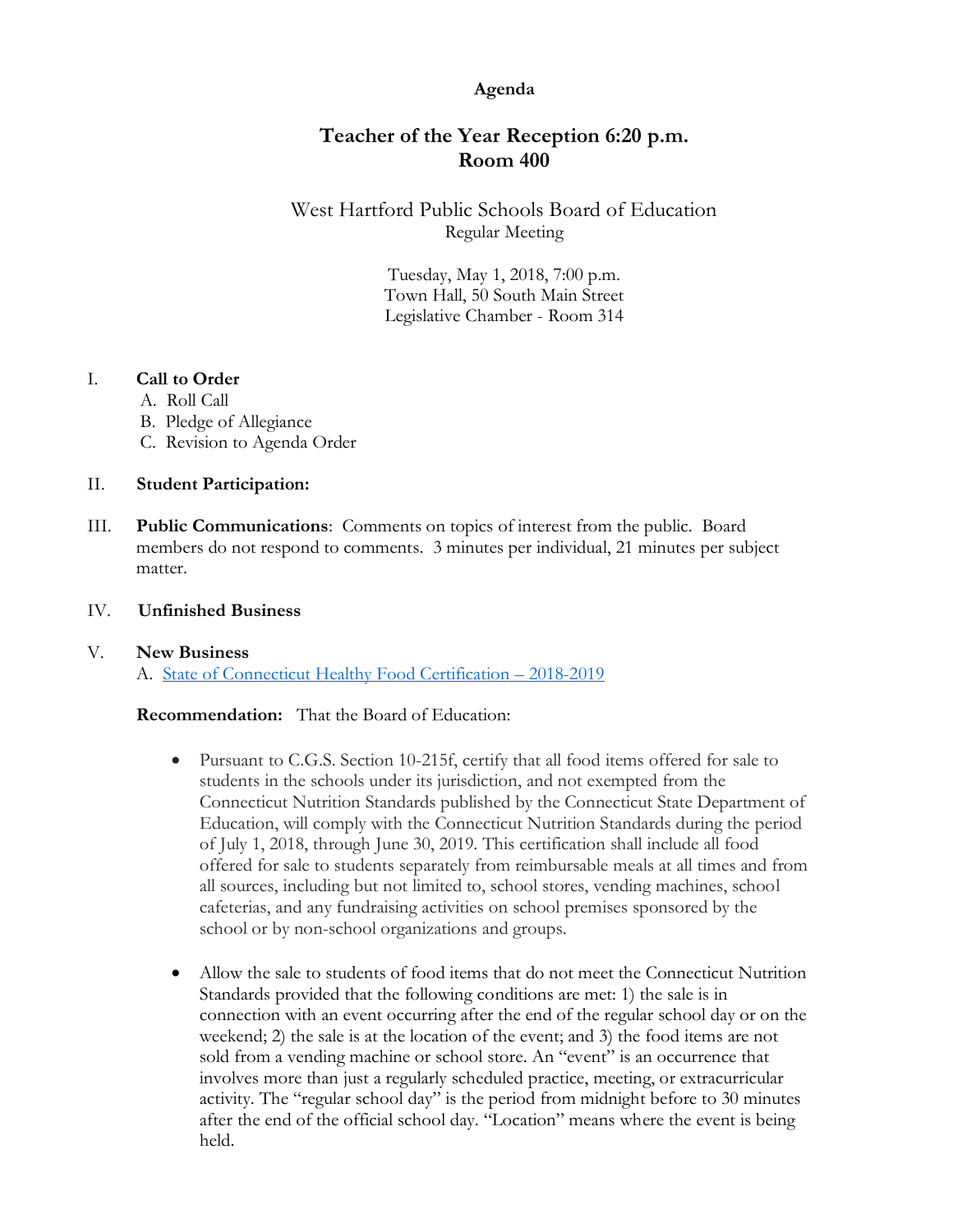• Allow the sale to students of beverages not listed in Section 10-221q of the Connecticut General Statutes provided that the following conditions are met: 1) the sale is in connection with an event occurring after the end of the regular school day or on the weekend; 2) the sale is at the location of the event; and 3) the beverages are not sold from a vending machine or school store. An "event" is an occurrence that involves more than just a regularly scheduled practice, meeting or extracurricular activity. The "regular school day" is the period from midnight before to 30 minutes after the end of the official school day. "Location" means where the event is being held.

## VI. **Staff Communications and Reports**

- A. Superintendent's Report
- B. Staff Reports and Board Discussions
	- **1. [Rethinking School Start Times](https://www.whps.org/uploaded/BOE/BOE_Documents/20180501/rethinking_school_start_times.pdf?1524773199158) Committee Update**

Background: Ms. Anne McKernan and Mr. Paul Vicinus will report.

**2. [District Profile and Performance Report \(PPR\)](https://www.whps.org/uploaded/BOE/BOE_Documents/20180501/Performance_and_Profile_Report.pdf?1524773222614)**

Background: Mr. Paul Vicinus, Dr. Andrew Morrow, and Dr. Gretchen Nelson will report.

#### VII. **Routine Matters**

- A. Financial Report
	- 1. Approval of the [Financial Report for the Period Ending March 31, 2018](https://www.whps.org/uploaded/BOE/BOE_Documents/20180501/Financial_Report_for_Period_Ending_March_31,_2018.pdf?1524773238839)

**Recommendation:** THAT the Board of Education approve the Financial Report for the period ending March 31, 2018

- B. Approval of Minutes
	- 1. Approval of the Minutes of [the April 17, 2018 Regular Board of Education meeting](https://www.whps.org/uploaded/BOE/BOE_Documents/20180501/minutes_from_April_17,_2018.pdf?1524773259191)

**Recommendation:** THAT the Board of Education approve the minutes of the Regular Board of Education meeting of April 17, 2018

#### VIII. **Information and Reports**

- A. Board Members: Communications and Reports
	- 1. Reports from Other Boards and Organizations
	- 2. Other Information and Discussions
- B. Non-Staff Communications and Report
	- 1. Reports from Student Board Representatives